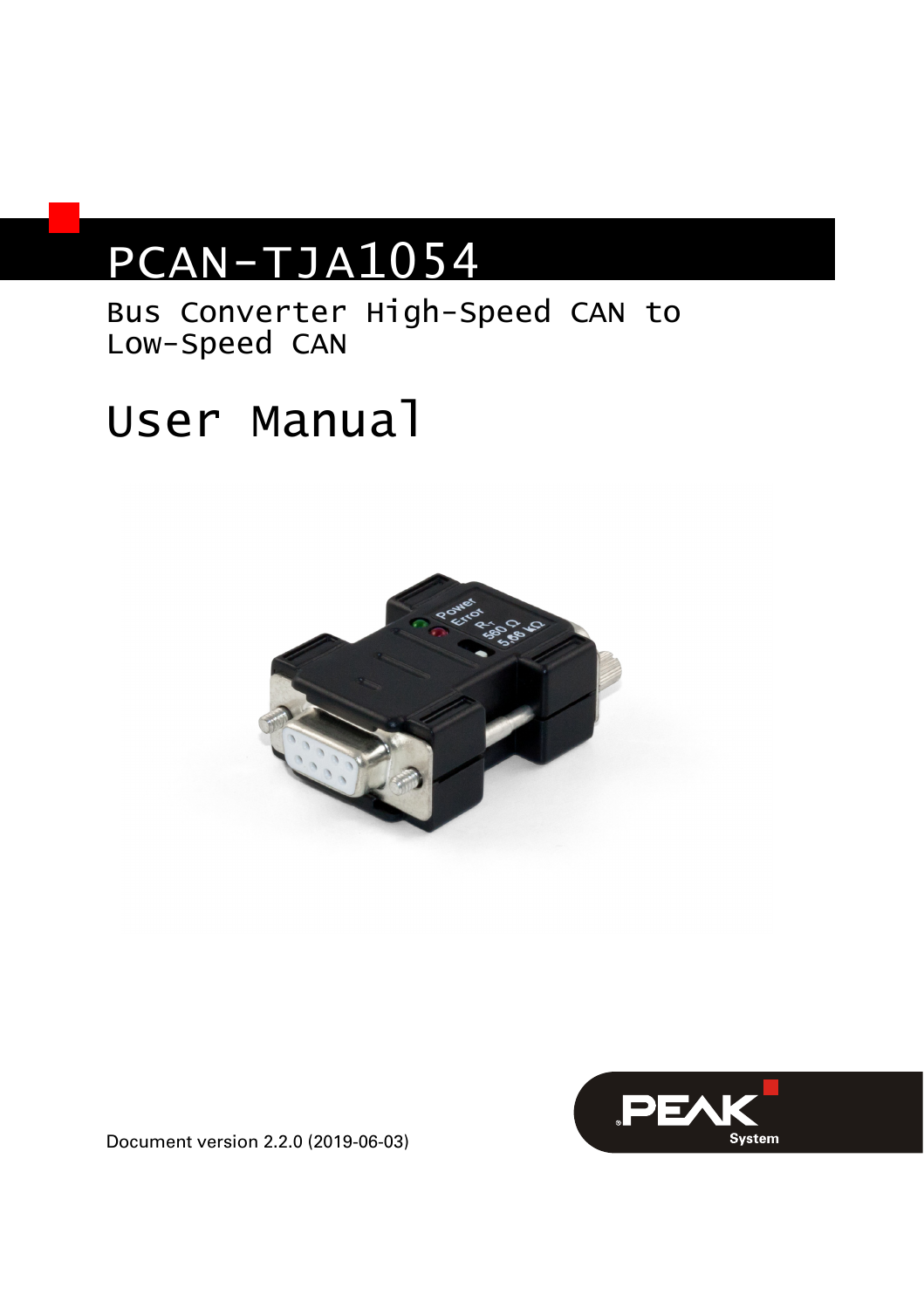

#### Relevant products

| <b>Product Name</b> | Model | <b>Part number</b> |
|---------------------|-------|--------------------|
| PCAN-TJA1054        |       | I IPEH-002039      |

PCAN® is a registered trademark of PEAK-System Technik GmbH. CANopen® and CiA® are registered community trademarks of CAN in Automation e.V.

All other product names mentioned in this document may be the trademarks or registered trademarks of their respective companies. They are not explicitly marked by  $"M"$  or  $"R"$ .

#### Copyright © 2019 PEAK-System Technik GmbH

Duplication (copying, printing, or other forms) and the electronic distribution of this document is only allowed with explicit permission of PEAK-System Technik GmbH. PEAK-System Technik GmbH reserves the right to change technical data without prior announcement. The general business conditions and the regulations of the license agreement apply. All rights are reserved.

PEAK-System Technik GmbH Otto-Roehm-Strasse 69 64293 Darmstadt Germany

Phone: +49 (0)6151 8173-20 Fax: +49 (0)6151 8173-29

[www.peak-system.com](http://www.peak-system.com/)  [info@peak-system.com](mailto:info@peak-system.com)

Document version 2.2.0 (2019-06-03)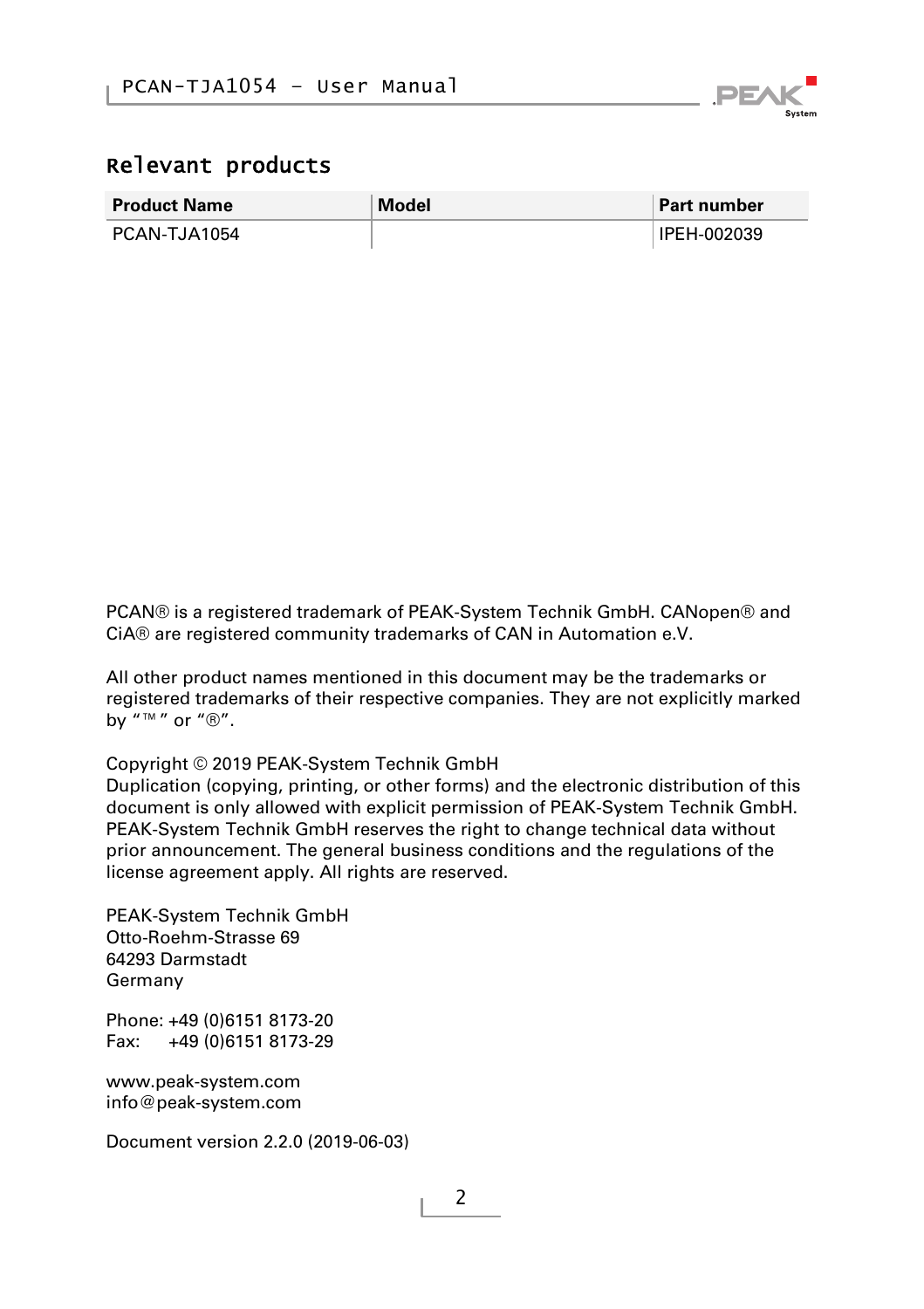## Contents

| 1 Introduction                         | 4  |
|----------------------------------------|----|
| 1.1 Properties at a Glance             | 4  |
| 1.2 System Requirements                | 5  |
| 1.3 Scope of Supply                    | 5  |
| 2 Connectors                           | 6  |
| 2.1 Connecting the High-speed CAN Side | 6  |
| 2.2 Connecting the Low-speed CAN Side  | 7  |
| 3 Operation                            | 8  |
| 3.1 Bit Rate                           | 8  |
| 3.2 Low Power Modes                    | 8  |
| 3.3 Status LED                         | 9  |
| 3.4 Red Error LED                      | 9  |
| 4 Technical Specifications             | 10 |
| Appendix A CE-Certificate              | 12 |
| Appendix B Dimension Drawing           | 13 |
| Appendix C Quick Reference             | 14 |

 $\overline{\phantom{a}}$   $\overline{\phantom{a}}$   $\overline{\phantom{a}}$   $\overline{\phantom{a}}$   $\overline{\phantom{a}}$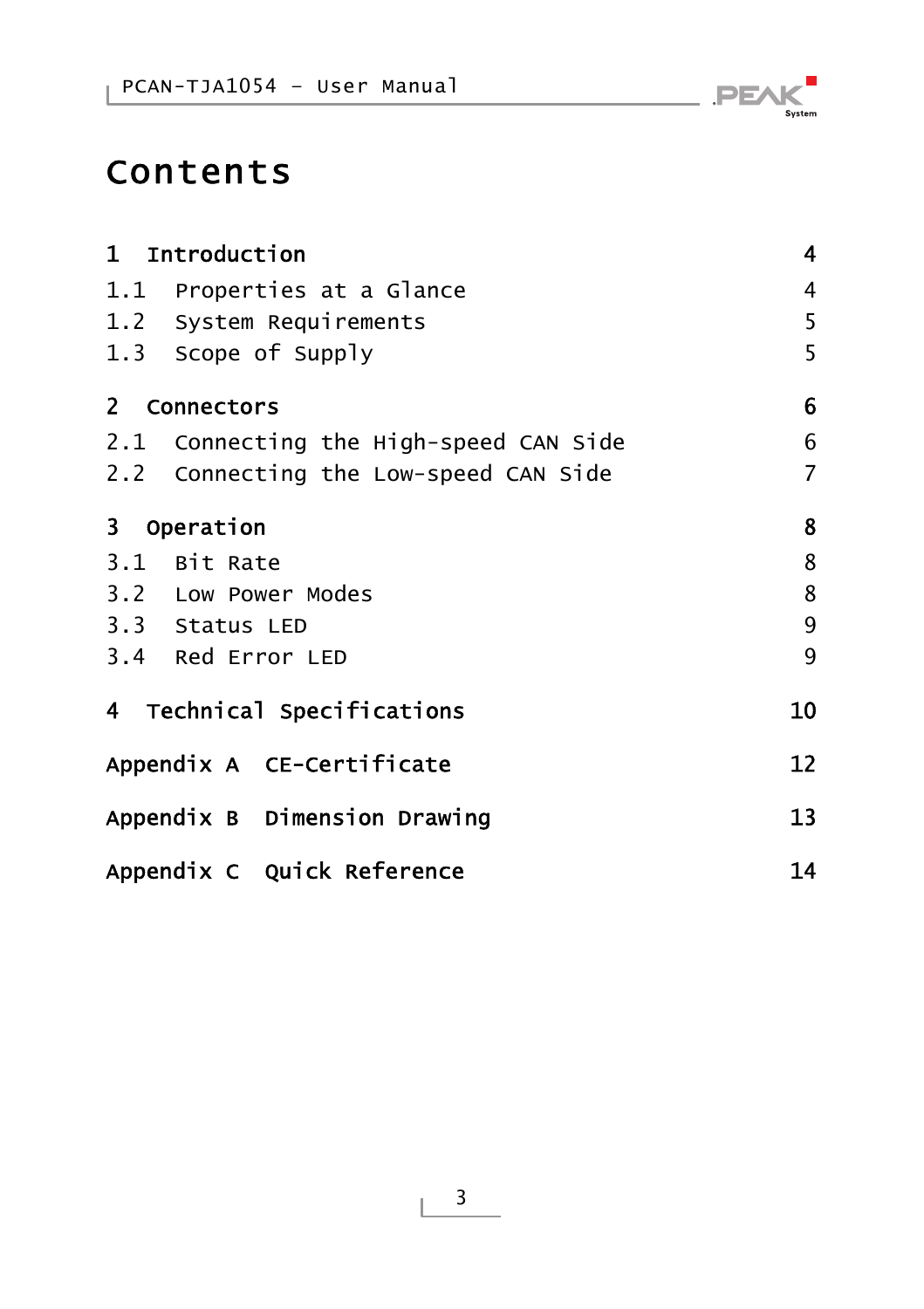

# <span id="page-3-0"></span>1 Introduction

The PCAN-TJA1054 bus converter establishes a connection between a High-speed CAN bus (ISO 11898-2) and a Low-speed CAN bus (ISO 11898-3). One of the most important potential applications of the bus converter is a simple connection between a PEAK CAN interface (e.g. PCAN-USB) and a Low-speed CAN bus.

### Low-speed CAN (LS-CAN)

The LS-CAN is primarily intended for low-speed applications up to 125 kbit/s in passenger cars. Like the High-speed CAN (HS-CAN) the LS-CAN transmits signals differentially through two wires. However, its fault tolerance (e.g. at a short circuit) automatically provides an operation with only a single wire.



**Tip:** At the end of this manual ([Appendix C\)](#page-13-0) you can find a [Quick Reference](#page-13-0) with brief information about the operation of the PCAN-TJA1054.

### 1.1 Properties at a Glance

- <span id="page-3-1"></span> $\blacksquare$  Adapter from High-speed CAN to Low-speed CAN
- $\blacksquare$  Bit rates of up to 125 kbit/s
- CAN transceiver NXP PCA82C251 and TJA1055
- $\blacksquare$  Termination resistors for Low-speed CAN can be switched (560 Ohm / 5.66 kOhm)
- Power LED
- $\leftarrow$  Error LED (Low-speed CAN)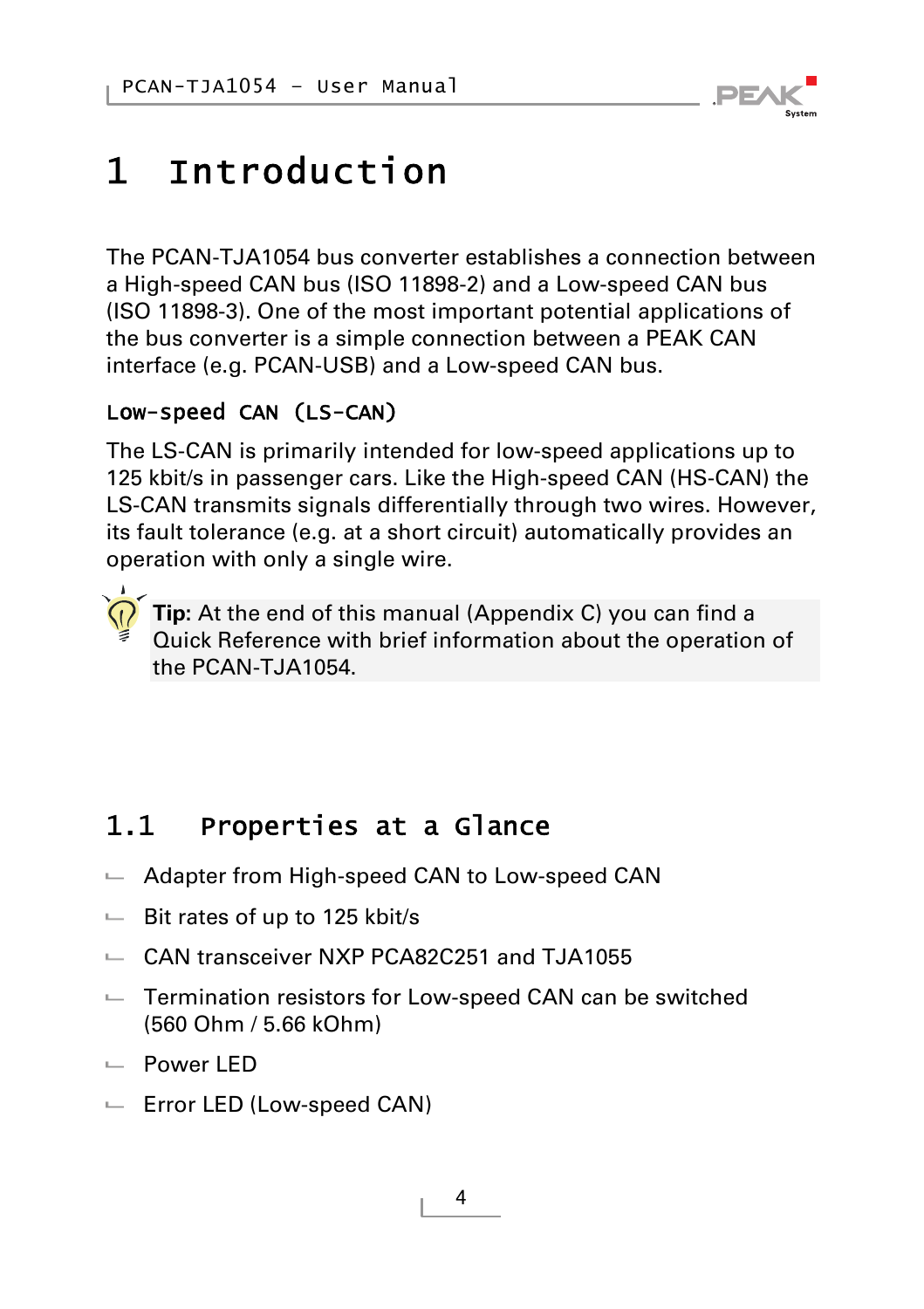

- $\leftarrow$  CAN bus connection via D-Sub, 9-pin (in accordance with CiA® 303-1)
- $\blacksquare$  Power supply (5 V) through pin 1 of the High-speed CAN connection. Nearly all CAN interfaces by PEAK-System can provide the required supply
- $\blacksquare$  Extended operating temperature range from -40 to 85 °C (-40 to 185 °F)
- **Note:** You can find additional information about the properties and the behavior of the LS-CAN transceiver TJA1055 in the corresponding data sheet, which you can download, e.g. from the NXP website: [www.nxp.com](http://www.nxp.com/)

### <span id="page-4-0"></span>1.2 System Requirements

 $\blacksquare$  HS-CAN component capable of routing a 5-Volt supply to the CAN connector (can be set for all CAN interfaces from the PCAN series)

### <span id="page-4-1"></span>1.3 Scope of Supply

- $\leftarrow$  Adapter in plastic casing
- $\Box$  Manual in PDF format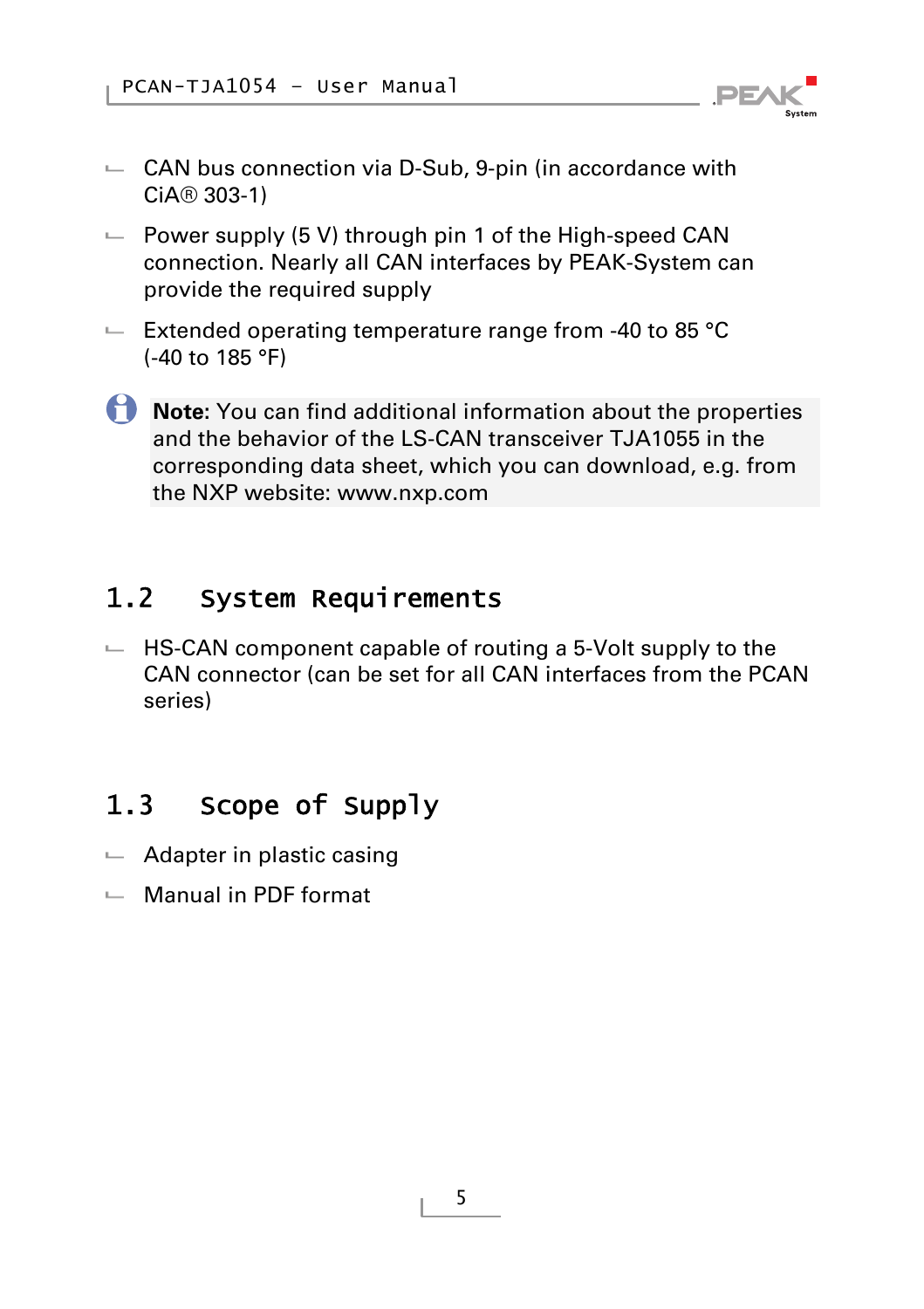# <span id="page-5-0"></span>2 Connectors

### 2.1 Connecting the High-speed CAN Side

<span id="page-5-1"></span>The PCAN-TJA1054 is designed for a direct connection to a HS-CAN component (e.g. PCAN-USB). The HS-CAN side has a 9-pin D-Sub connector. The pin assignment corresponds to the specification CiA® 102.



Figure 1: Pin assignment HS-CAN

**Attention!** Make sure, that the HS-CAN component always is turned off when connecting or disconnecting the PCAN-TJA1054. Otherwise the PCAN-TJA1054 or the connected hardware may be damaged or destroyed.

Between CAN\_L and CAN\_H a terminating resistor of 60  $\Omega$  is installed internally. Therefore an additional line termination is not needed for the connected HS-CAN component.

For power supply the PCAN-TJA1054 uses a direct voltage of +5 V  $(V_{\text{min}})$ . This must be applied to pin 1 of the HS-CAN connector.

**Note:** Please see the documentation of the HS-CAN component the PCAN-TJA1054 shall be connected to, to obtain information about a power supply on pin 1.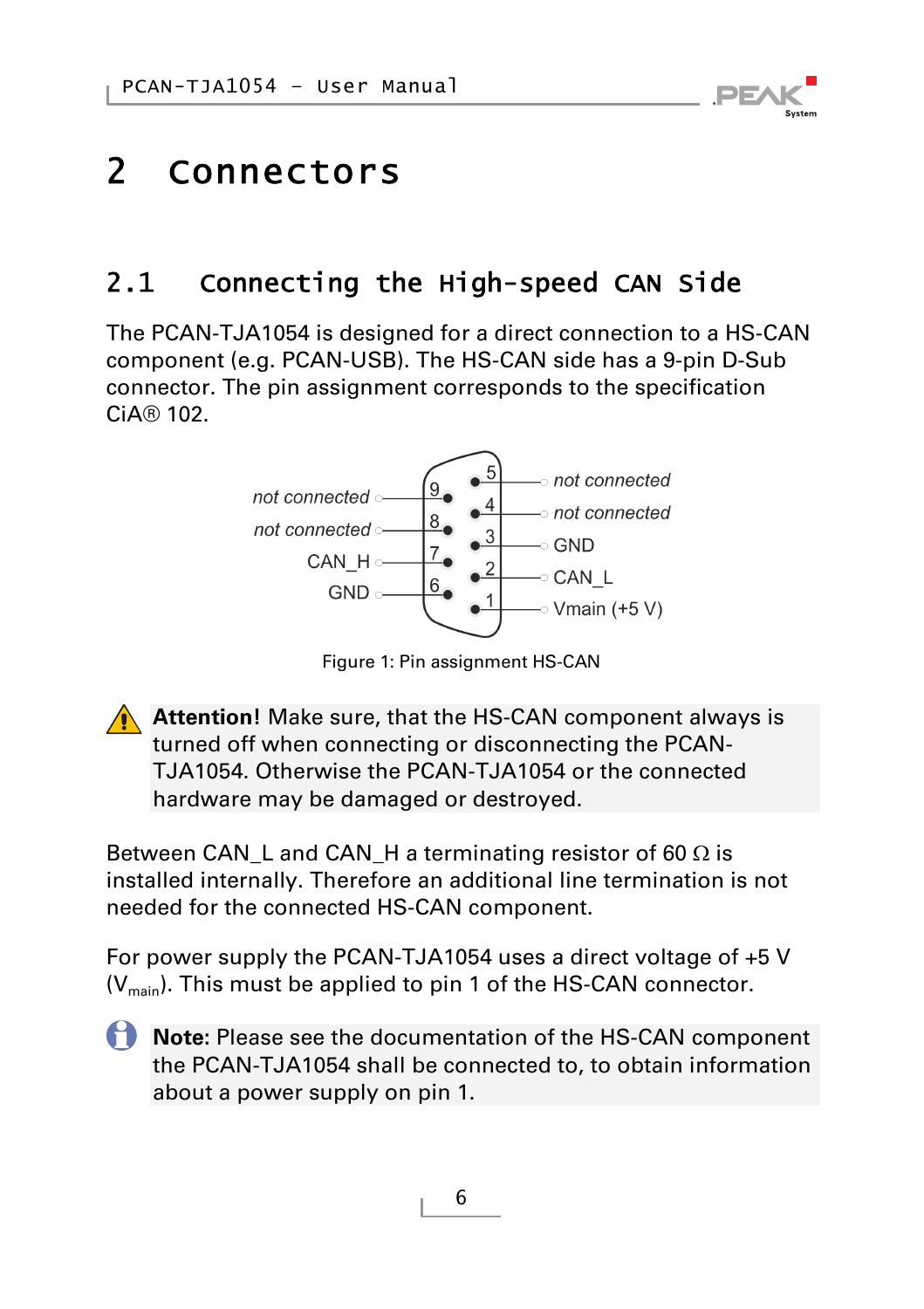

### 2.2 Connecting the Low-speed CAN Side

<span id="page-6-0"></span>For the connection of the LS-CAN bus a 9-pin D-Sub port is used. The assignment is as follows:



Figure 2: Pin assignment LS-CAN

#### Bus termination Low-speed CAN

Every node in a Low-speed CAN has a terminating resistor. For optimum system conditions the whole CAN bus should be terminated with 100  $\Omega$  (parallel connection of all terminating resistors). A single node should be terminated with at least 500  $\Omega$ and at most  $6 kQ$ 

To simplify the adaptation of the PCAN-TJA1054 to an existing CAN bus you can switch between the terminating resistors 560  $\Omega$  and 5.66 k $\Omega$  using the slide switch.

For smaller CAN buses or for testing a single component the slide switch should be set to 560  $\Omega$ . For monitoring or configuration of existing CAN buses, that are already optimized regarding termination, the slide switch should be set to 5,66 k $\Omega$  to minimize an influence on the total termination.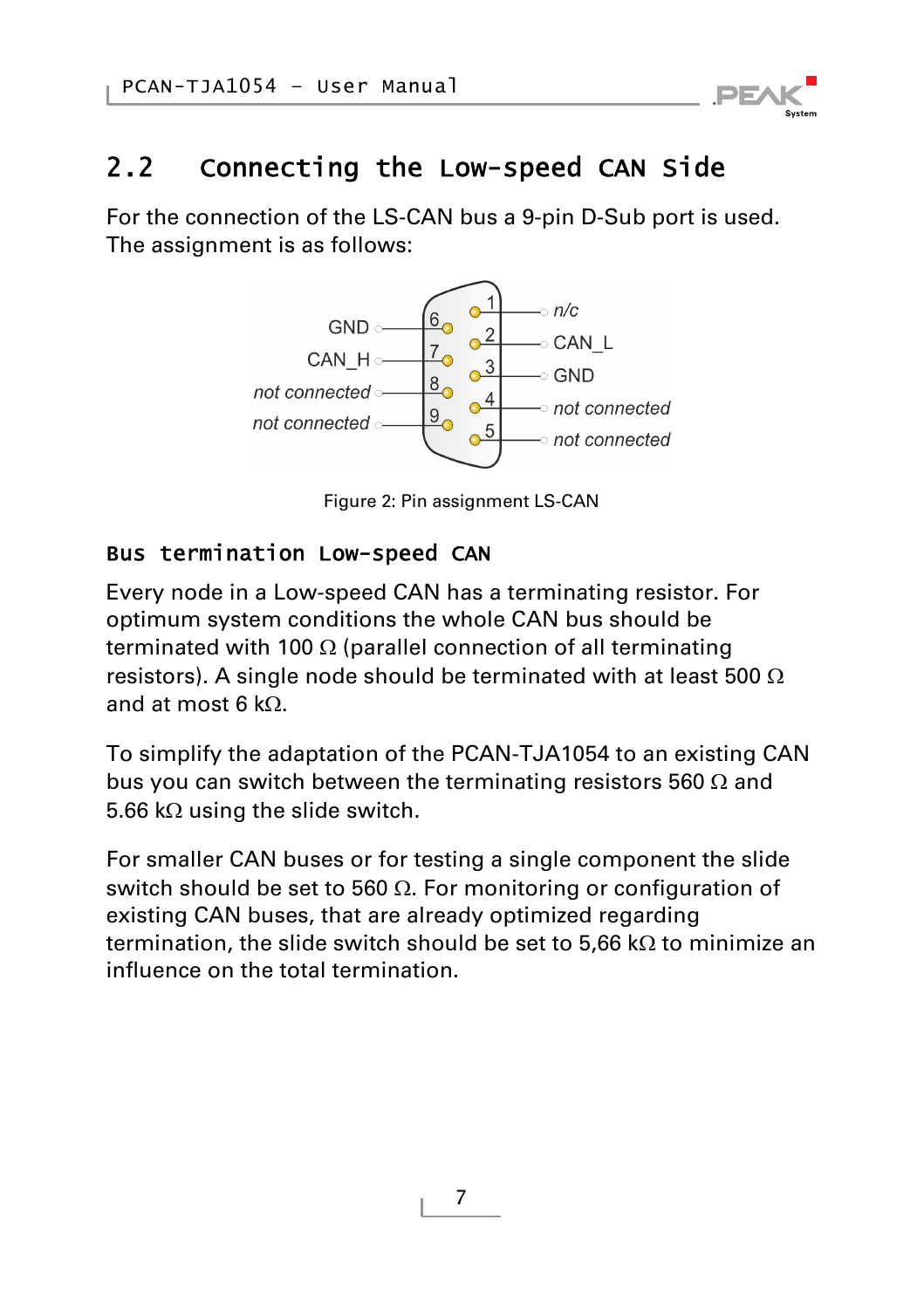

## <span id="page-7-0"></span>3 Operation

### 3.1 Bit Rate

<span id="page-7-1"></span>Make sure that the bit rate of the connected HS-CAN component matches the bit rate of the LS-CAN bus for operating the PCAN-TJA1054. No conversion or automatic adaptation of the bit rate is done in the PCAN-TJA1054.

### <span id="page-7-2"></span>3.2 Low Power Modes

**Note:** The LS-CAN transceiver always works with the normal operation mode. The operation in one of the low-power modes "Sleep" or "Standby" is not possible.

Because the PCAN-TJA1054 is connected to further hardware (controllers, for example) only through the CAN bus, it is not capable of activating one of the low-power modes.

If the PCAN-TJA1054 shall be connected to the LS-CAN bus of a motor vehicle, that uses a low-power mode, the following should be considered:

In a low-power mode all transceivers in a motor vehicle terminate CAN\_L against the battery. However, the PCAN-TJA1054 still terminates CAN\_L against  $V_{cc}$ . On CAN\_L the voltage adjusts to a level above or below the recognition threshold for short circuits on CAN\_L (7.3 V) depending on the network size and termination.

If the voltage on CAN L stays below 7.3 V, a shunt current leads to an increased current consumption in the motor vehicle.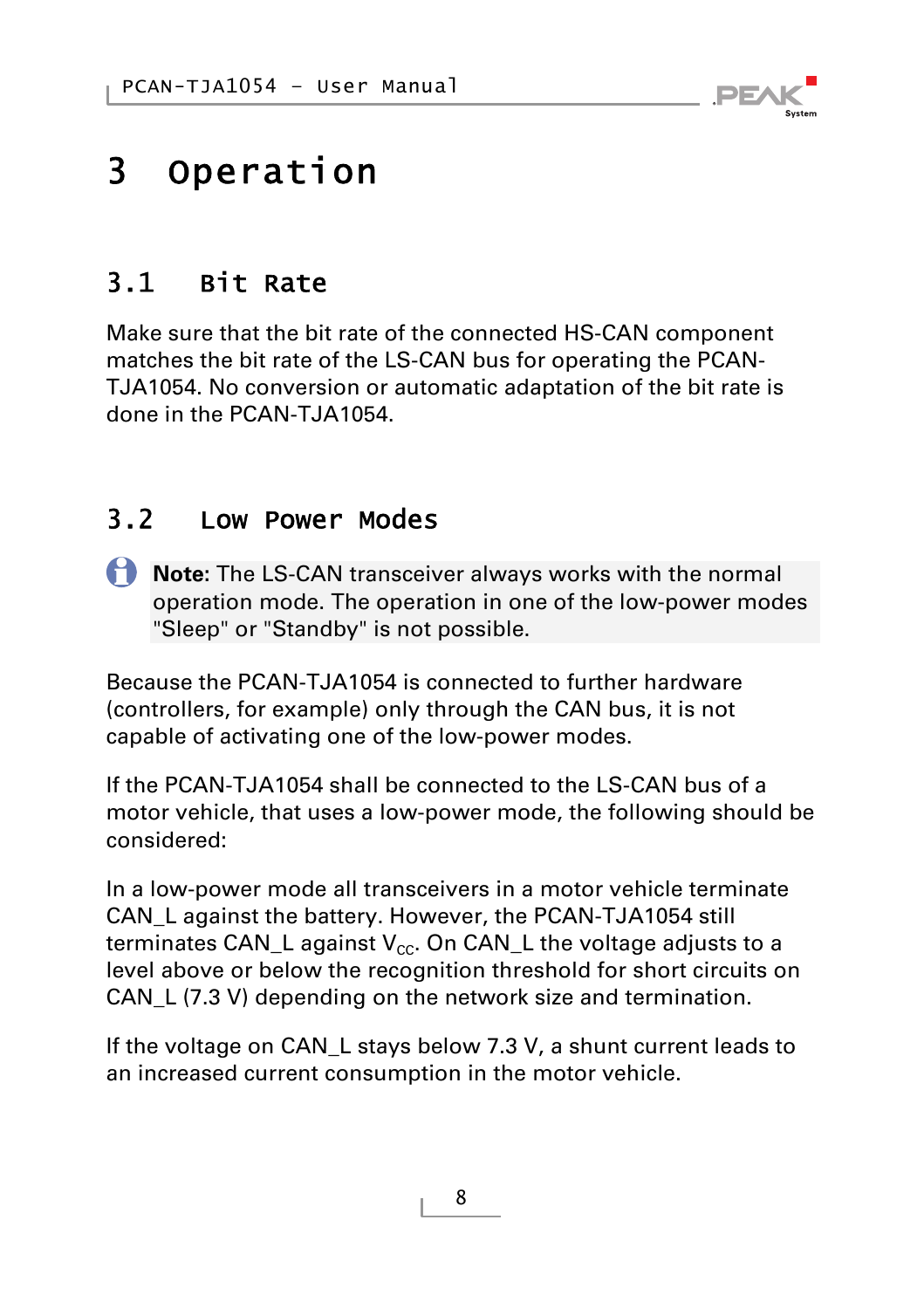If however the voltage on CAN\_L is above 7.3 V, the PCAN-TJA1054 detects a short circuit on CAN\_L and switches to single wire operation (CAN\_H). The communication is ensured but an error is indicated by the red LED (see section [3.4](#page-8-1) [Red Error LED](#page-8-1)).

**PEA** 

### <span id="page-8-0"></span>3.3 Status LED

| <b>LED</b> | <b>Meaning</b>                           |
|------------|------------------------------------------|
| Green      | Power, Voltage supply +5 V               |
| Red        | Error, Error condition on the LS-CAN bus |

### <span id="page-8-1"></span>3.4 Red Error LED

The red LED indicates the state of the error output of the LS-CAN transceiver. This output is active for the following error conditions on the Low-speed CAN side:

- $-$  Interrupt on CAN H
- $-$  Interrupt on CAN L
- $-$  Short circuit between CAN H and GND
- $\blacksquare$  Short circuit between CAN H and VCC
- $-$  Short circuit between CAN L and GND
- $\blacksquare$  Short circuit between CAN L and VCC
- $-$  Short circuit between CAN H and CAN L

Please see the data sheet for the CAN transceiver TJA1055 for further details.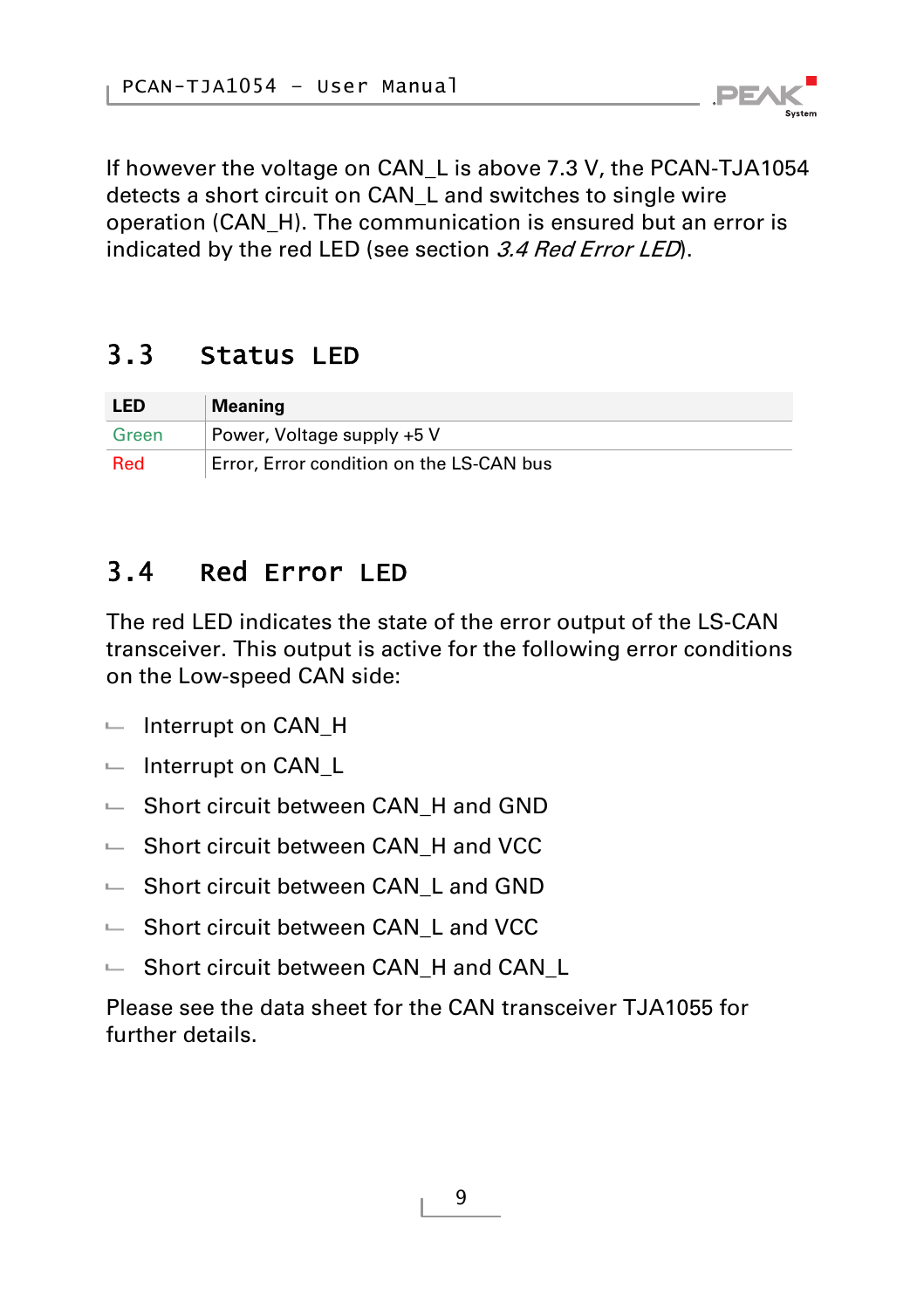

# <span id="page-9-0"></span>4 Technical Specifications

| CAN                                      |                                                                                                                                                                                                                     |  |
|------------------------------------------|---------------------------------------------------------------------------------------------------------------------------------------------------------------------------------------------------------------------|--|
| High-speed CAN                           | ISO 11898-2<br>2.0A (standard format) and 2.0B (extended format<br>Transceiver: PCA82C251<br>D-Sub socket, 9 pins (in accordance with<br>CiA <sup>®</sup> 102)<br>Internal bus termination with 62 $\Omega$ (fixed) |  |
| Low-speed CAN                            | ISO 11898-3<br>Transceiver: TJA1055<br>D-Sub plug, 9 pins<br>Internal bus termination with 560 $\Omega$ or 5.66 k $\Omega$<br>(switchable)                                                                          |  |
| <b>Bit rate</b>                          | max. 125 kbit/s                                                                                                                                                                                                     |  |
| Power supply                             |                                                                                                                                                                                                                     |  |
| Supply Voltage                           | $+5$ V = (via pin 1 of D-Sub socket)                                                                                                                                                                                |  |
| Power consumption                        | Normal operation: 20 - 30 mA<br>At an Error:<br>40 mA<br>Maximum:<br>80 mA (peak)                                                                                                                                   |  |
| <b>Environment</b>                       |                                                                                                                                                                                                                     |  |
| Operating temperature                    | -40 - +85 °C (-40 to 185 °F)                                                                                                                                                                                        |  |
| Temperature for storage and<br>transport | -40 - +100 °C (-40 to 212 °F)                                                                                                                                                                                       |  |
| Relative humidity                        | 15 - 90 %, not condensing                                                                                                                                                                                           |  |
| Ingress protection (IEC 60529)           | <b>IP20</b>                                                                                                                                                                                                         |  |
| <b>Measures</b>                          |                                                                                                                                                                                                                     |  |
| Size                                     | $50 \times 32 \times 17$ mm<br>See also dimension drawing Appendix B<br>on page 13                                                                                                                                  |  |

Weight 25 g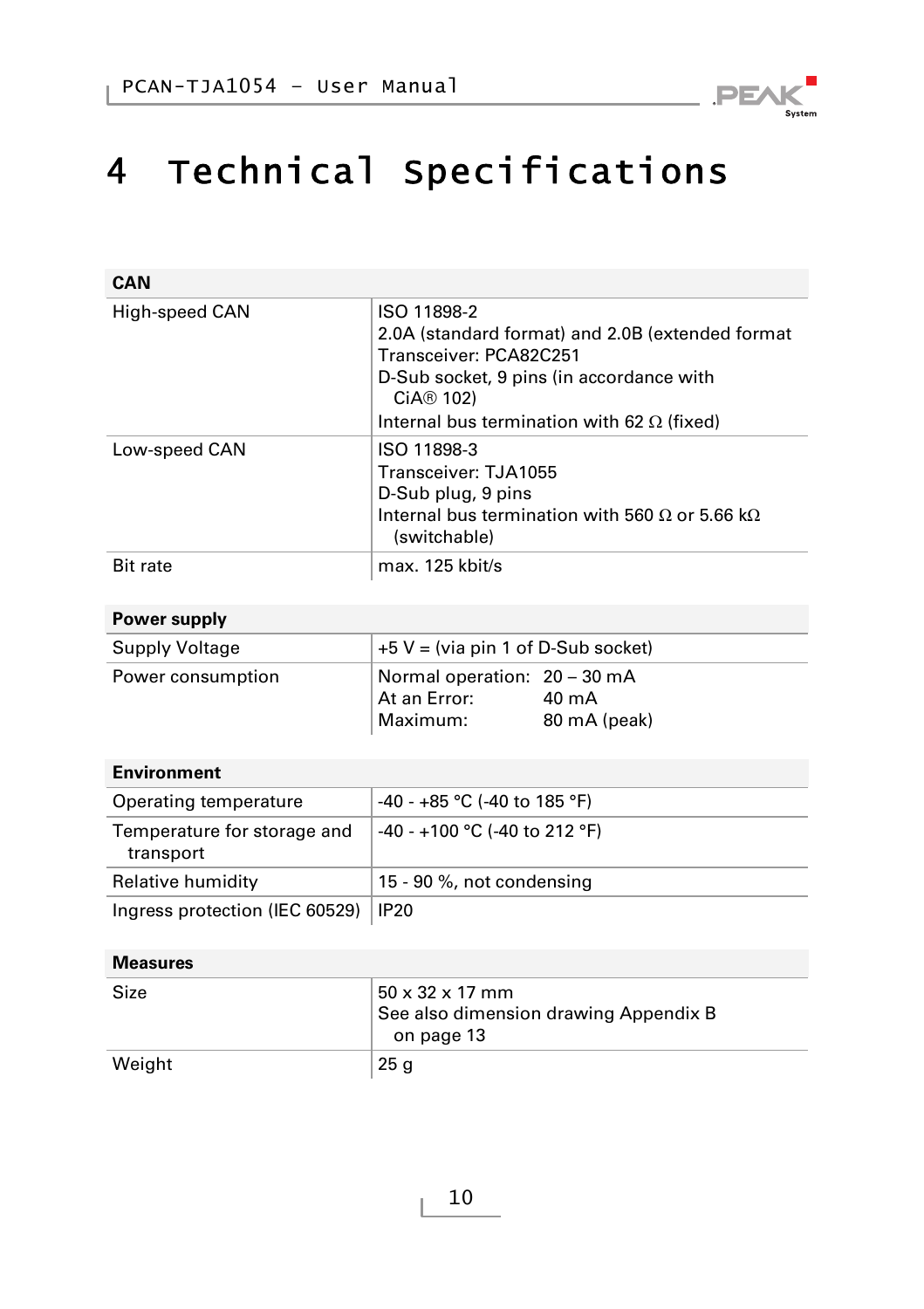

| Conformity        |                                                          |
|-------------------|----------------------------------------------------------|
| <b>FMV</b>        | Directive 2014/30/EU                                     |
|                   | DIN EN 55024:2016-05<br>DIN EN 55032:2016-02             |
| RoHS <sub>2</sub> | Directive 2011/65/EU<br>DIN EN 50581 VDE 0042-12:2013-02 |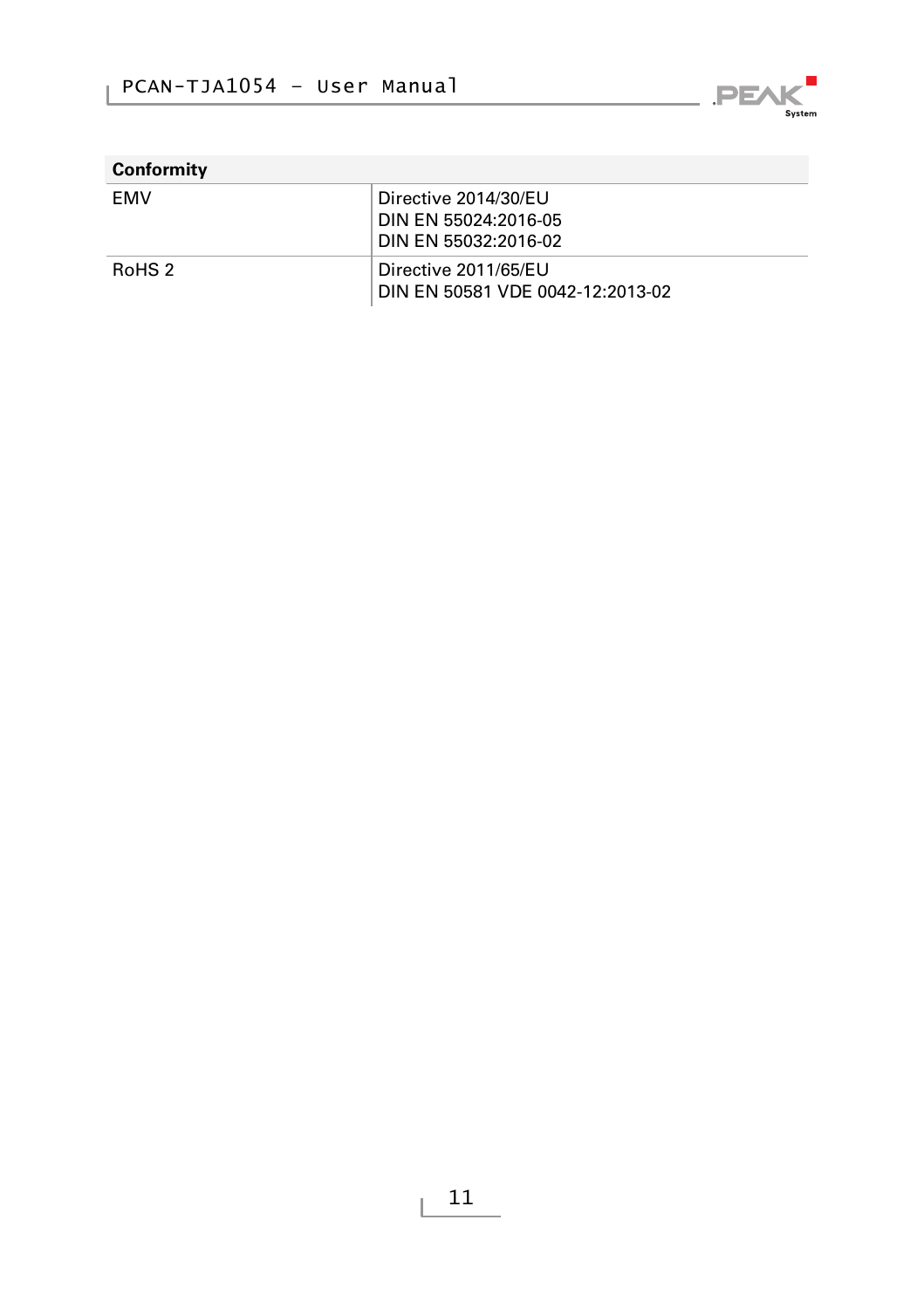

# <span id="page-11-0"></span>Appendix A CE-Certificate

|                                                      | EU Declaration of Conformity                                                                                                                                                        | PE/ |
|------------------------------------------------------|-------------------------------------------------------------------------------------------------------------------------------------------------------------------------------------|-----|
|                                                      | This declaration applies to the following product:                                                                                                                                  |     |
| Product name:                                        | PCAN-TJA1054                                                                                                                                                                        |     |
| Item number(s): IPEH-002039                          |                                                                                                                                                                                     |     |
| Manufacturer:                                        | PEAK-System Technik GmbH<br>Otto-Roehm-Strasse 69                                                                                                                                   |     |
|                                                      | 64293 Darmstadt                                                                                                                                                                     |     |
|                                                      | Germany                                                                                                                                                                             |     |
|                                                      | ◯ ← We declare under our sole responsibility that the mentioned product is in conformity with the following directives and the affiliated harmonized standards:                     |     |
|                                                      | EU Directive 2011/65/EU (RoHS 2)                                                                                                                                                    |     |
|                                                      | DIN EN 50581 VDE 0042-12:2013-02                                                                                                                                                    |     |
|                                                      | Technical documentation for the assessment of electrical and electronic products with respect to<br>the restriction of hazardous substances;                                        |     |
| German version EN 50581:2012                         |                                                                                                                                                                                     |     |
|                                                      | EU Directive 2014/30/EU (Electromagnetic Compatibility)                                                                                                                             |     |
| DIN EN 55024:2016-05                                 |                                                                                                                                                                                     |     |
|                                                      | Information technology equipment - Immunity characteristics - Limits and methods of<br>measurement (CISPR 24:2010 + Cor.:2011 + A1:2015);<br>German version EN 55024:2010 + A1:2015 |     |
| DIN EN 55032:2016-02<br>German version EN 55032:2015 | Electromagnetic compatibility of multimedia equipment - Emission Requirements (CISPR 32:2015);                                                                                      |     |
| Darmstadt, 22 February 2019                          |                                                                                                                                                                                     |     |
|                                                      |                                                                                                                                                                                     |     |
|                                                      |                                                                                                                                                                                     |     |
|                                                      |                                                                                                                                                                                     |     |
|                                                      | Uwe Wilhelm, Managing Director                                                                                                                                                      |     |
|                                                      |                                                                                                                                                                                     |     |
|                                                      |                                                                                                                                                                                     |     |
|                                                      |                                                                                                                                                                                     |     |
|                                                      |                                                                                                                                                                                     |     |
|                                                      |                                                                                                                                                                                     |     |
|                                                      |                                                                                                                                                                                     |     |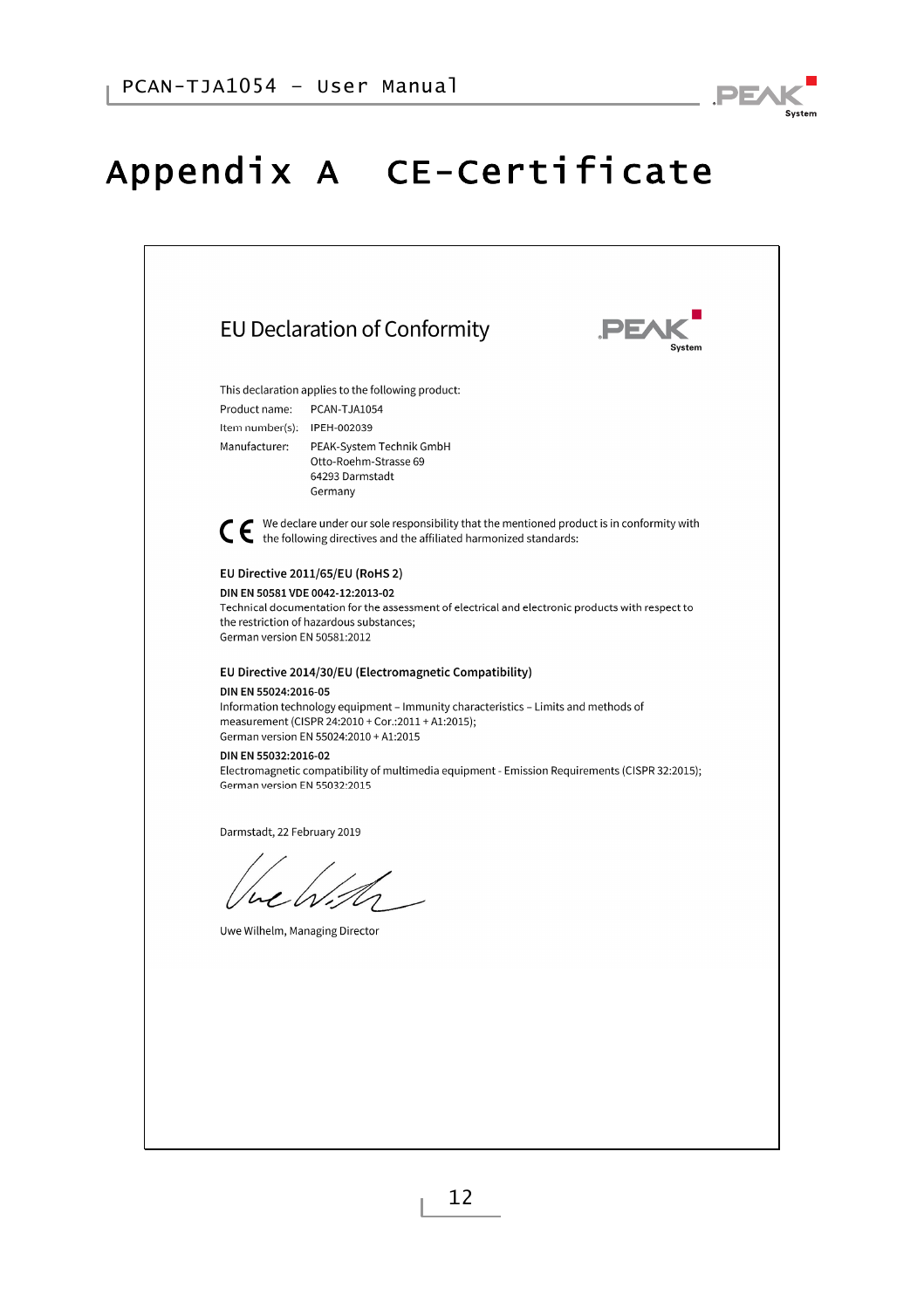

# <span id="page-12-0"></span>Appendix B Dimension Drawing





The figure doesn't show the actual size of the product.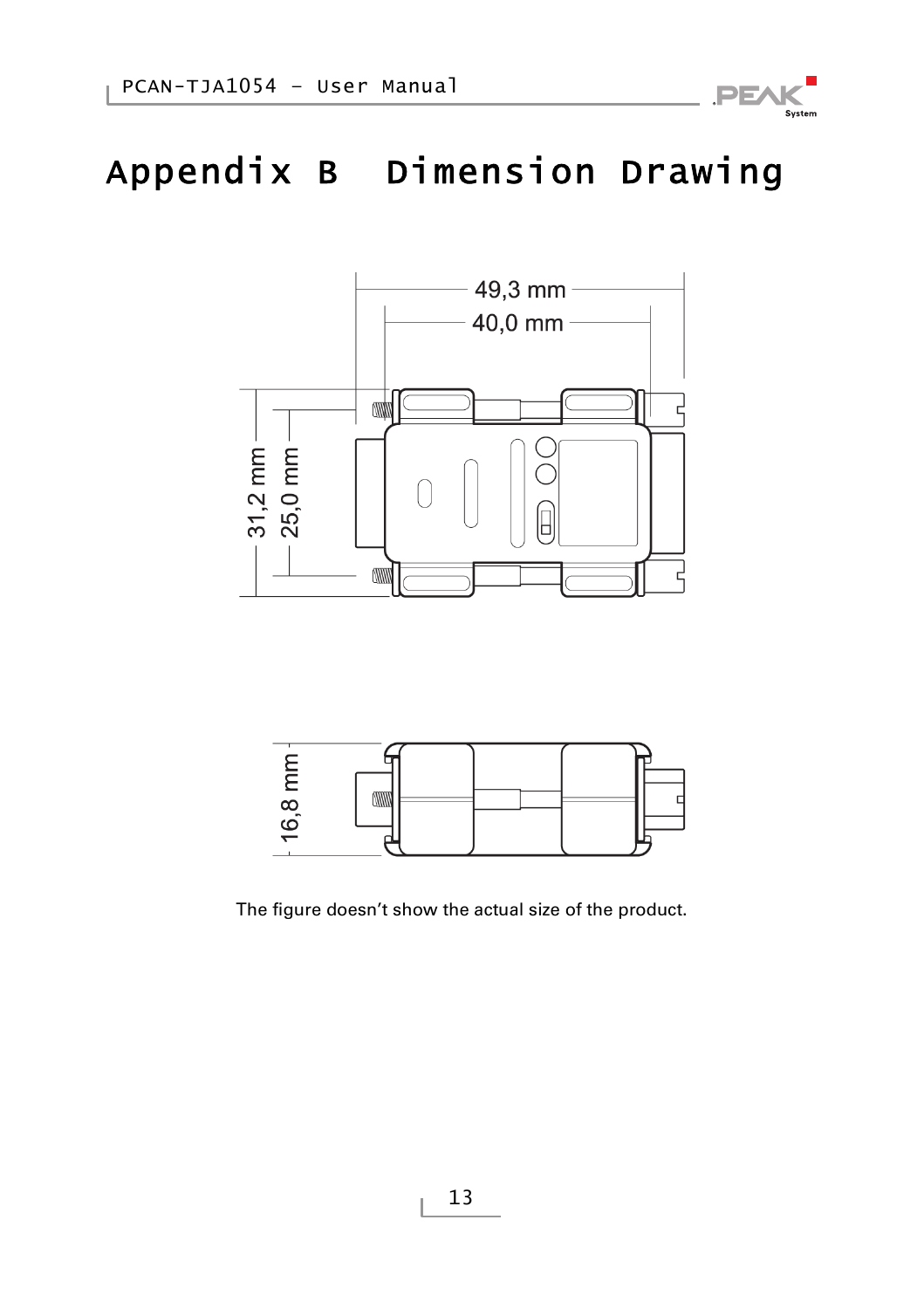

# <span id="page-13-0"></span>Appendix C Quick Reference

#### High-speed CAN socket



Connect or disconnect the PCAN-TJA1054 only, when the relevant HS-CAN component is turned off!

#### Low-speed CAN plug



#### Slide switch Low-speed CAN termination

- $-$  560  $\Omega$  for building smaller networks, testing single components
- $-$  5.66 k $\Omega$  for monitoring or configuring existing networks (already terminated optimally)